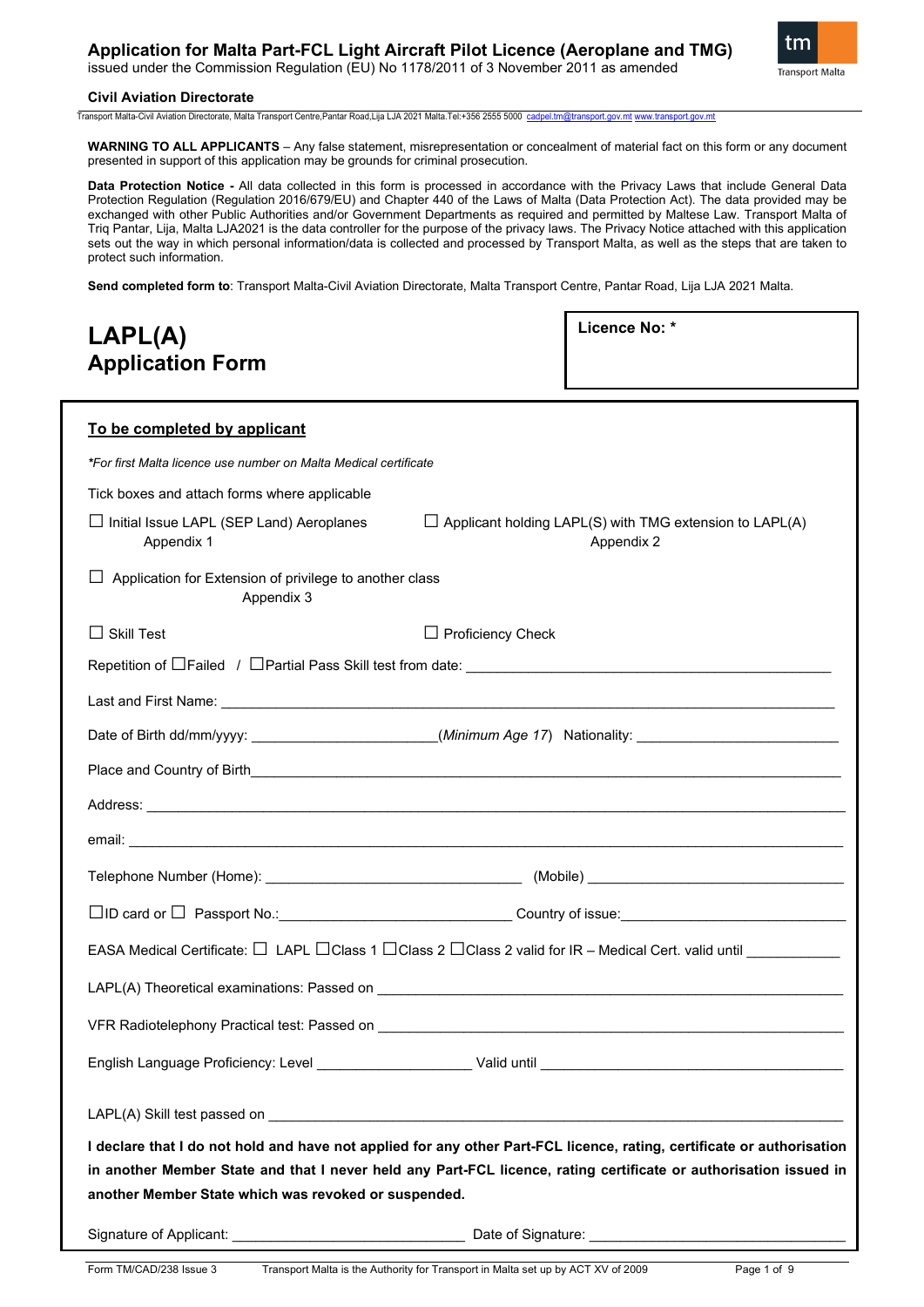Transport Malta-Civil Aviation Directorate, Malta Transport Centre,Pantar Road,Lija LJA 2021 Malta.Tel:+356 2555 5000 <u>[cadpel.tm@transport.gov.mt](mailto:cadpel.tm@transport.gov.mt) [www.transport.gov.mt](http://www.transport.gov.mt/)</u>

## **LAPL(A)**

## **Applicant's Full Name and Licence No:\***

tm

#### **Skill Test and Proficiency Check Report Form LAPL(A) Application Form**

|              | Flight Examiners should be guided by the information in the Flight Examiner's Manual.                                                                                    |                          |       |
|--------------|--------------------------------------------------------------------------------------------------------------------------------------------------------------------------|--------------------------|-------|
|              | Use of checklist, airmanship, control of aeroplane by external visual reference, anti/de-icing procedures, etc.<br>Attempt $\Box$ 1 $\Box$ 2<br>applies in all sections. |                          |       |
|              | SECTION 1 PRE-FLIGHT OPERATIONS AND DEPARTURE                                                                                                                            | <b>FE Initials/FAIL:</b> | Date: |
| a            | Pre-flight documentation, NOTAM and weather briefing                                                                                                                     |                          |       |
| b            | Mass and balance and performance calculation                                                                                                                             |                          |       |
| c            | Aeroplane inspection and servicing                                                                                                                                       |                          |       |
| d            | Engine starting and after starting procedures                                                                                                                            |                          |       |
| e            | Taxiing and aerodrome procedures, pre-take-off procedures                                                                                                                |                          |       |
| f            | Take-off and after take-off checks                                                                                                                                       |                          |       |
| g            | Aerodrome departure procedures                                                                                                                                           |                          |       |
| h            | ATC liaison: compliance                                                                                                                                                  |                          |       |
|              | <b>SECTION 2 - GENERAL AIRWORK</b>                                                                                                                                       | <b>FE Initials/FAIL:</b> | Date: |
| a            | <b>ATC liaison</b>                                                                                                                                                       |                          |       |
| b            | Straight and level flight, with speed changes                                                                                                                            |                          |       |
|              | Climbing:                                                                                                                                                                |                          |       |
| c            | best rate of climb;<br>j.                                                                                                                                                |                          |       |
|              | ii.<br>climbing turns;                                                                                                                                                   |                          |       |
|              | iii.<br>levelling off                                                                                                                                                    |                          |       |
| d            | Medium (30° bank) turns, look-out procedures and collision avoidance                                                                                                     |                          |       |
| e            | Steep (45 ° bank) turns                                                                                                                                                  |                          |       |
| f            | Flight at critically low air speed with and without flaps                                                                                                                |                          |       |
|              | Stalling:<br>clean stall and recover with power;<br>j.                                                                                                                   |                          |       |
| g            | ii.<br>approach to stall descending turn with bank angle 20°, approach configuration;                                                                                    |                          |       |
|              | iii.<br>approach to stall in landing configuration.                                                                                                                      |                          |       |
|              | Descending:                                                                                                                                                              |                          |       |
| h            | with and without power;<br>i.                                                                                                                                            |                          |       |
|              | ii.<br>descending turns (steep gliding turns);<br>iii.<br>levelling off.                                                                                                 |                          |       |
|              | <b>SECTION 3 - EN-ROUTE PROCEDURES</b>                                                                                                                                   | <b>FE Initials/FAIL:</b> | Date: |
| a            | Flight plan, dead reckoning and map reading                                                                                                                              |                          |       |
| b            | Maintenance of altitude, heading and speed                                                                                                                               |                          |       |
| c            | Orientation, airspace structure, timing and revision of ETAs, log keeping                                                                                                |                          |       |
| d            | Diversion to alternate aerodrome (planning and implementation)                                                                                                           |                          |       |
| e            | Flight management (checks, fuel systems, carburettor icing, etc.)                                                                                                        |                          |       |
| $\mathsf{f}$ | ATC liaison: compliance                                                                                                                                                  |                          |       |
|              |                                                                                                                                                                          |                          |       |
|              | <b>SECTION 4 - APPROACH AND LANDING PROCEDURES</b>                                                                                                                       | <b>FE Initials/FAIL:</b> | Date: |
| a            | Aerodrome arrival procedures                                                                                                                                             |                          |       |
| b            | Collision avoidance (look-out procedures)                                                                                                                                |                          |       |
| c            | Precision landing (short field landing) and crosswind, if suitable conditions available                                                                                  |                          |       |
| d            | Flapless landing (if applicable)                                                                                                                                         |                          |       |
| е            | Approach to landing with idle power                                                                                                                                      |                          |       |
| f            | Touch and go                                                                                                                                                             |                          |       |
| g            | Go-around from low height                                                                                                                                                |                          |       |
| h            | <b>ATC liaison</b>                                                                                                                                                       |                          |       |
| -i           | Actions after flight                                                                                                                                                     |                          |       |
|              | <b>SECTION 5 - ABNORMAL AND EMERGENCY PROCEDURES</b>                                                                                                                     | FE Initials/FAIL:        | Date: |
|              | This section may be combined with sections 1 through 4                                                                                                                   |                          |       |
| a            | Simulated engine failure after take-off                                                                                                                                  |                          |       |
| b            | * Simulated forced landing                                                                                                                                               |                          |       |
| с            | * Simulated precautionary landing                                                                                                                                        |                          |       |
| d            | Simulated emergencies                                                                                                                                                    |                          |       |
| e            | Oral questions                                                                                                                                                           |                          |       |

**\* These items may be combined, at the discretion of the FE.**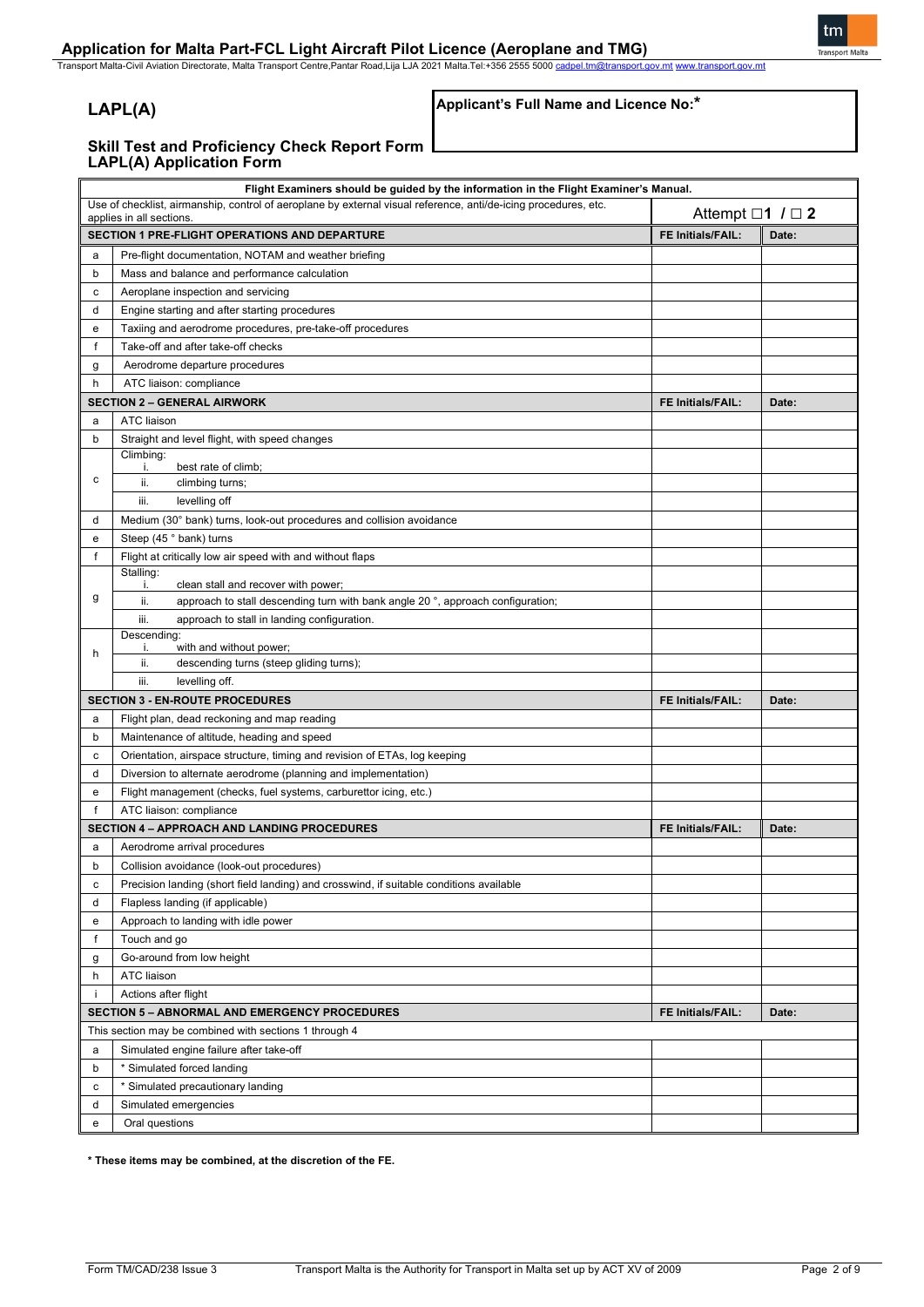-<br>Sport Malta-Civil Aviation Directorate, Malta Transport Centre,Pantar Road,Lija LJA 2021 Malta.Tel:+356 2555 5000

## **Skill test**

CONTENTS OF THE SKILL TEST FOR THE ISSUE OF A LAPL(A)

- (a) The route to be flown for the skill test should be chosen by the FE. The route should end at the aerodrome of departure or at another aerodrome. The applicant should be responsible for the flight planning and should ensure that all equipment and documentation for the execution of the flight are on board. The navigation section of the test should have a duration of at least 30 minutes which allows the pilot to demonstrate his/her ability to complete a route with at least two identified waypoints and may, as agreed between applicant and FE, be flown as a separate test.
- (b) An applicant should indicate to the FE the checks and duties carried out, including the identification of radio facilities. Checks should be completed in accordance with the flight manual or the authorised checklist for the aeroplane or TMG on which the test is being taken. During pre-flight preparation for the test the applicant should be required to determine power settings and speeds. Performance data for take-off, approach and landing should be calculated by the applicant in compliance with the operations manual or flight manual for the aeroplane or TMG used.

### FLIGHT TEST TOLERANCE

- (c) The applicant should demonstrate the ability to:
	- (1) operate the aeroplane or TMG within its limitations;
	- (2) complete all manoeuvres with smoothness and accuracy;
	- (3) exercise good judgment and airmanship;
	- (4) apply aeronautical knowledge;
	- (5) maintain control of the aeroplane or TMG at all times in such a manner that the successful outcome of a procedure or manoeuvre is never seriously in doubt.
- (d) The following limits are for general guidance. The FE should make allowance for turbulent conditions and the handling qualities and performance of the aeroplane or TMG used:

| <b>Height</b>            |              |
|--------------------------|--------------|
| Normal flight            | $±$ 150 feet |
| <b>Speed</b>             |              |
| Take-off and approach    | +15/-5 knots |
| All other flight regimes | $± 15$ knots |

## CONTENT OF THE SKILL TEST

(e) The skill test contents and sections set out should be used for the skill test for the issue of a LAPL(A).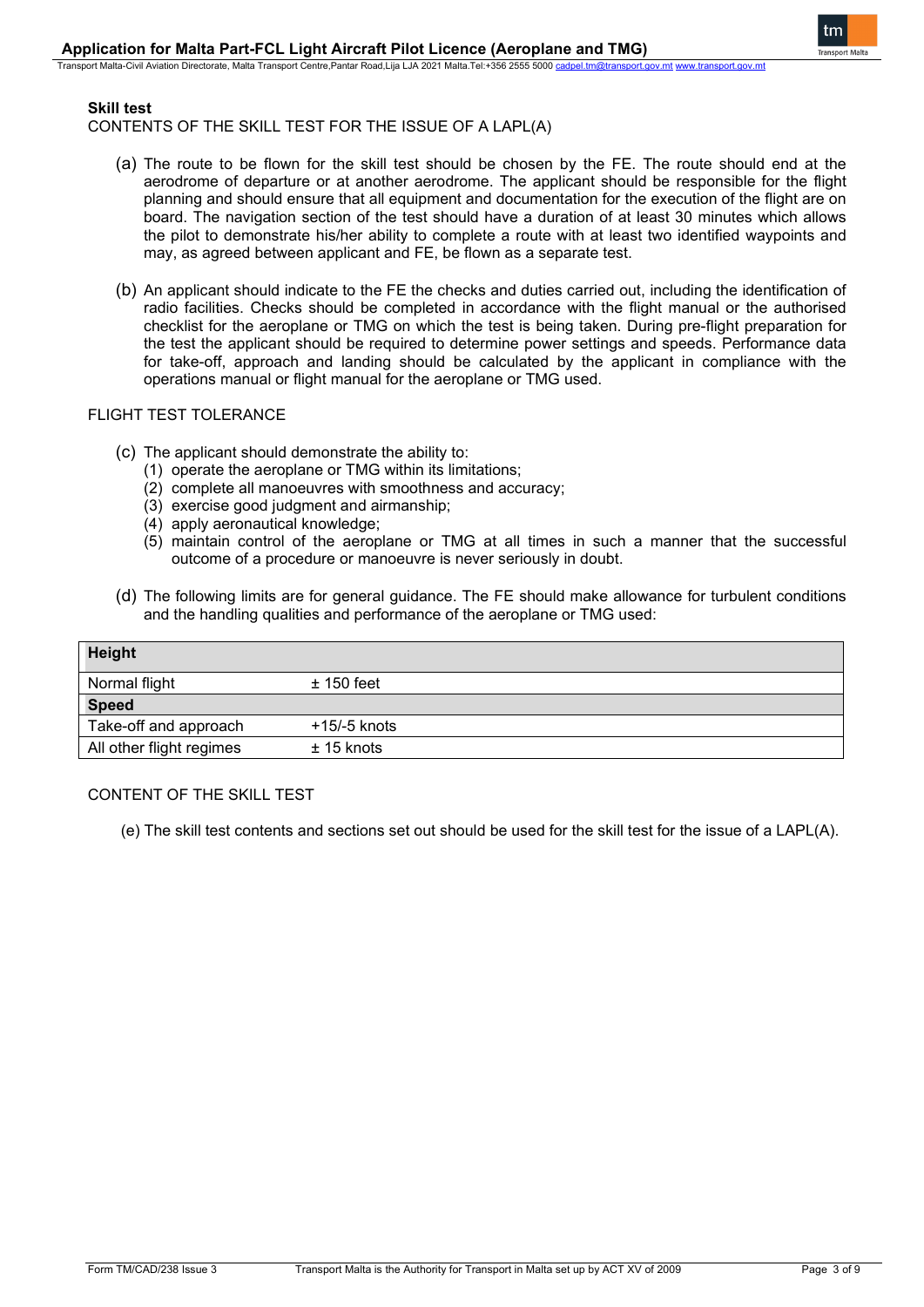### **Application for Malta Part-FCL Light Aircraft Pilot Licence (Aeroplane and TMG)**

Transport Malta-Civil Aviation Directorate, Malta Transport Centre,Pantar Road,Lija LJA 2021 Malta.Tel:+356 2555 5000 <u>[cadpel.tm@transport.gov.mt](mailto:cadpel.tm@transport.gov.mt) [www.transport.gov.mt](http://www.transport.gov.mt/)</u>

| <b>Result of Skill test/Proficiency check</b><br><b>Details and Result of the Check</b> |                      | Licence No:                                                                                                                                                                                                                                                                                                                                                                                                                                                                                                                                                                                                                                                               |
|-----------------------------------------------------------------------------------------|----------------------|---------------------------------------------------------------------------------------------------------------------------------------------------------------------------------------------------------------------------------------------------------------------------------------------------------------------------------------------------------------------------------------------------------------------------------------------------------------------------------------------------------------------------------------------------------------------------------------------------------------------------------------------------------------------------|
| To be completed by the Examiner                                                         |                      |                                                                                                                                                                                                                                                                                                                                                                                                                                                                                                                                                                                                                                                                           |
| Details of Check:                                                                       | $\Box$ Skill Test    | $\Box$ Proficiency Check                                                                                                                                                                                                                                                                                                                                                                                                                                                                                                                                                                                                                                                  |
|                                                                                         | $\Box$ Aeroplane     | $\Box$ TMGs                                                                                                                                                                                                                                                                                                                                                                                                                                                                                                                                                                                                                                                               |
|                                                                                         |                      |                                                                                                                                                                                                                                                                                                                                                                                                                                                                                                                                                                                                                                                                           |
|                                                                                         |                      | Aeroplane: Type of Aeroplane/ TMG: _________________ A/C Registration No: ________________________                                                                                                                                                                                                                                                                                                                                                                                                                                                                                                                                                                        |
|                                                                                         |                      |                                                                                                                                                                                                                                                                                                                                                                                                                                                                                                                                                                                                                                                                           |
|                                                                                         |                      | Date of Check: ___________________________ # of Landings ________________________                                                                                                                                                                                                                                                                                                                                                                                                                                                                                                                                                                                         |
|                                                                                         |                      |                                                                                                                                                                                                                                                                                                                                                                                                                                                                                                                                                                                                                                                                           |
|                                                                                         |                      | Blocks Off __________________________Blocks-on_________________________Block time: ___________________________                                                                                                                                                                                                                                                                                                                                                                                                                                                                                                                                                            |
| Result of the test on $\Box$ 1 <sup>st</sup> Attempt $\Box$ 2 <sup>nd</sup> Attempt:    |                      | <b>Applicant's Signature:</b>                                                                                                                                                                                                                                                                                                                                                                                                                                                                                                                                                                                                                                             |
| <b>FAIL*</b><br><b>PASS</b>                                                             | <b>PARTIAL PASS*</b> |                                                                                                                                                                                                                                                                                                                                                                                                                                                                                                                                                                                                                                                                           |
|                                                                                         |                      |                                                                                                                                                                                                                                                                                                                                                                                                                                                                                                                                                                                                                                                                           |
| and Aircraft General Knowledge.<br>*Examiner Remarks:                                   |                      | During the LAPL skill test the applicant has $\Box$ demonstrated $\Box$ did not demonstrate*<br>that he/she<br>has acquired an adequate level of theoretical knowledge of Operational Procedures, Flight Performance                                                                                                                                                                                                                                                                                                                                                                                                                                                      |
|                                                                                         |                      |                                                                                                                                                                                                                                                                                                                                                                                                                                                                                                                                                                                                                                                                           |
|                                                                                         |                      |                                                                                                                                                                                                                                                                                                                                                                                                                                                                                                                                                                                                                                                                           |
|                                                                                         |                      |                                                                                                                                                                                                                                                                                                                                                                                                                                                                                                                                                                                                                                                                           |
|                                                                                         |                      | I hereby declare that I have established communication with the applicant without language barriers. I made<br>the applicant aware of the consequences of providing incomplete, inaccurate or false information. I verified<br>that the applicant complies with the qualification, training and experience requirements in Part FCL. I confirm<br>that all required manoeuvres and exercises have been completed, as well as the verbal theoretical<br>examination, where applicable. I also declare that I have reviewed and applied the national procedures and<br>requirements of the applicant's competent authority contained in version (insert document version as |
|                                                                                         |                      | published on the EASA website) ________________________________of the Examiner Differences Document.                                                                                                                                                                                                                                                                                                                                                                                                                                                                                                                                                                      |
|                                                                                         |                      |                                                                                                                                                                                                                                                                                                                                                                                                                                                                                                                                                                                                                                                                           |
|                                                                                         |                      |                                                                                                                                                                                                                                                                                                                                                                                                                                                                                                                                                                                                                                                                           |
|                                                                                         |                      |                                                                                                                                                                                                                                                                                                                                                                                                                                                                                                                                                                                                                                                                           |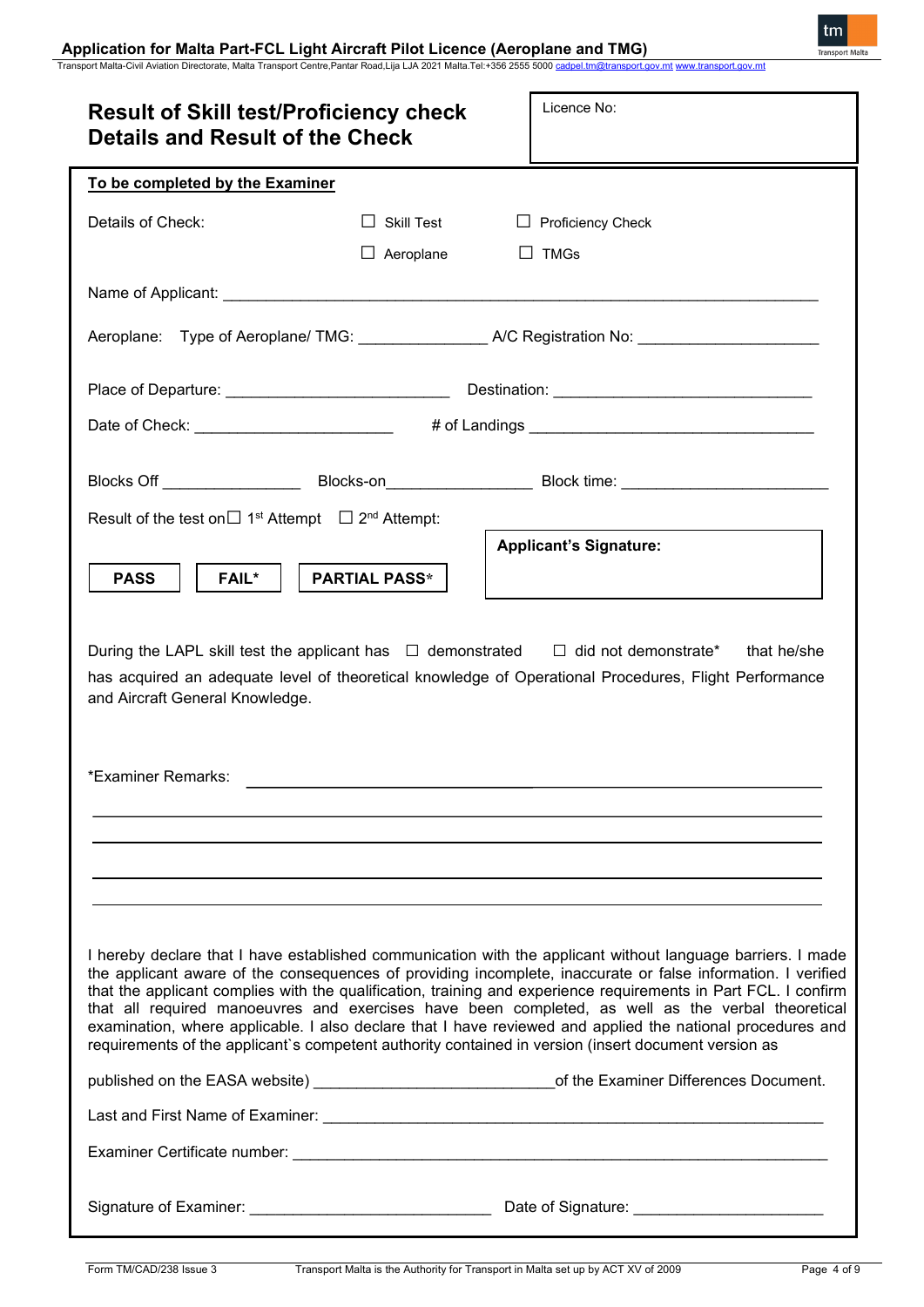Transport Malta-Civil Aviation Directorate, Malta Transport Centre,Pantar Road,Lija LJA 2021 Malta.Tel:+356 2555 5000

# **LAPL(A) Initial Issue Appendix 1 Complete if applicable**

| Licence No: |  |
|-------------|--|
|-------------|--|

| To be completed by ATO and signed by Head of Training                                                                                                                                                                         |
|-------------------------------------------------------------------------------------------------------------------------------------------------------------------------------------------------------------------------------|
|                                                                                                                                                                                                                               |
| Registration No: __________________________                                                                                                                                                                                   |
|                                                                                                                                                                                                                               |
| Credit given if applicable:*                                                                                                                                                                                                  |
| Date of pre-entry flight test ______________Credit given by ATO for PIC experience Hours: _______________(See note)                                                                                                           |
| Total Flight Instruction at an ATO in $\Box$ Aeroplanes $\Box$ TMGs Hours: __________________________(30 hours less credit                                                                                                    |
| - Maximum credit 15 Hours - See Note) including:                                                                                                                                                                              |
| (1) Dual flight instruction at ATO in □ Aeroplanes □ TMGs Hours: ________________ (15 hours less credit -                                                                                                                     |
| Maximum credit 7.5 Hours - See Notes),                                                                                                                                                                                        |
| (2) Supervised Solo Flight time on aeroplanes Hours: _________________ Minimum 6 hours, including: __________                                                                                                                 |
| hours of solo cross-country flight time Minimum 3 hours; which include the cross country flight below.                                                                                                                        |
| To be completed by Instructor supervising qualifying Solo cross-country flight                                                                                                                                                |
| The applicant completed a <b>Solo Cross country flight of _________________________</b> km Minimum 150 km (80NM)<br>during which a full stop landing at an aerodrome different from the aerodrome of departure has been made. |
|                                                                                                                                                                                                                               |
|                                                                                                                                                                                                                               |
|                                                                                                                                                                                                                               |
|                                                                                                                                                                                                                               |
|                                                                                                                                                                                                                               |
| To be completed by an authorised Flight Radiotelephony Examiner                                                                                                                                                               |
| VFR Radiotelephony Examiner Last and First Name ________________________________                                                                                                                                              |
| Route No. _________________________________Date of test:________________________Result ⊡ Pass ⊡ Fail                                                                                                                          |
|                                                                                                                                                                                                                               |
|                                                                                                                                                                                                                               |
|                                                                                                                                                                                                                               |
| Recommendation for Skill Test - The ATO confirms that the applicant has completed the training required by<br>$\Box$<br>the approved syllabus, and recommends the applicant for the Skill test                                |
| Signature of Head of Training: _______________________                                                                                                                                                                        |
|                                                                                                                                                                                                                               |

### **\*Note:**

Maximum credit for experience as PIC

- Not more than total flight time as PIC
- Not more than 15 hours of flight instruction time in the class in which the skill test will be taken
- Not more than 7.5 hours of dual flight instruction
- No credit for 6 hours supervised solo flight including 3 hours solo cross country flight (150 km, 80Nm) which must be completed under the ATO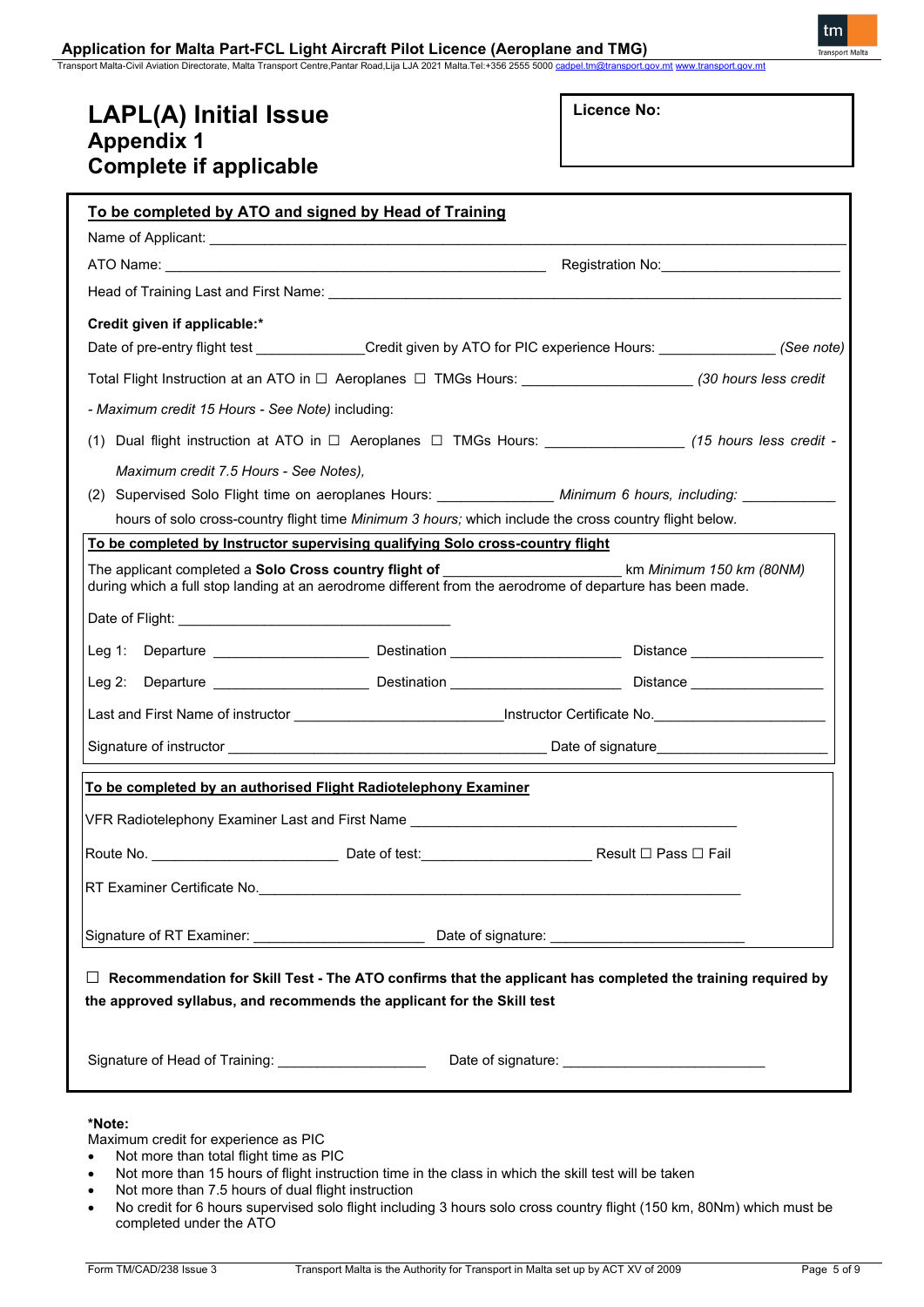tm

## **Application for Extension of LAPL(S) with TMG extension to LAPL(A) Appendix 2 Complete if applicable** Licence No:

## **To be Completed by the Applicant**

Name of Applicant:

I declare that I have completed on TMGs after the endorsement of the TMG extension, flight time hours \_\_\_\_\_\_\_\_\_\_\_\_\_\_\_\_\_\_\_\_\_\_\_\_*Minimum 21 hours*.

Signature of Applicant: \_\_\_\_\_\_\_\_\_\_\_\_\_\_\_\_\_\_\_\_\_\_\_\_\_\_\_\_\_\_\_\_ Date of Signature: \_\_\_\_\_\_\_\_\_\_\_\_\_\_\_\_\_\_\_\_\_\_\_\_\_\_\_\_\_

| To be Completed by ATO and signed by Head of Training |                                                                                                        |  |
|-------------------------------------------------------|--------------------------------------------------------------------------------------------------------|--|
|                                                       |                                                                                                        |  |
|                                                       |                                                                                                        |  |
|                                                       |                                                                                                        |  |
|                                                       |                                                                                                        |  |
| a.                                                    |                                                                                                        |  |
| i.                                                    | Dual take-offs and landings Number: __________________________________ Minimum 10 take-offs & landings |  |
| ii.                                                   | Supervised solo take-offs and landings Number: ______________________ Minimum 10 take-offs & landings  |  |
|                                                       |                                                                                                        |  |
|                                                       |                                                                                                        |  |
|                                                       |                                                                                                        |  |
|                                                       |                                                                                                        |  |
|                                                       |                                                                                                        |  |
|                                                       |                                                                                                        |  |
|                                                       |                                                                                                        |  |
|                                                       |                                                                                                        |  |
|                                                       |                                                                                                        |  |
|                                                       |                                                                                                        |  |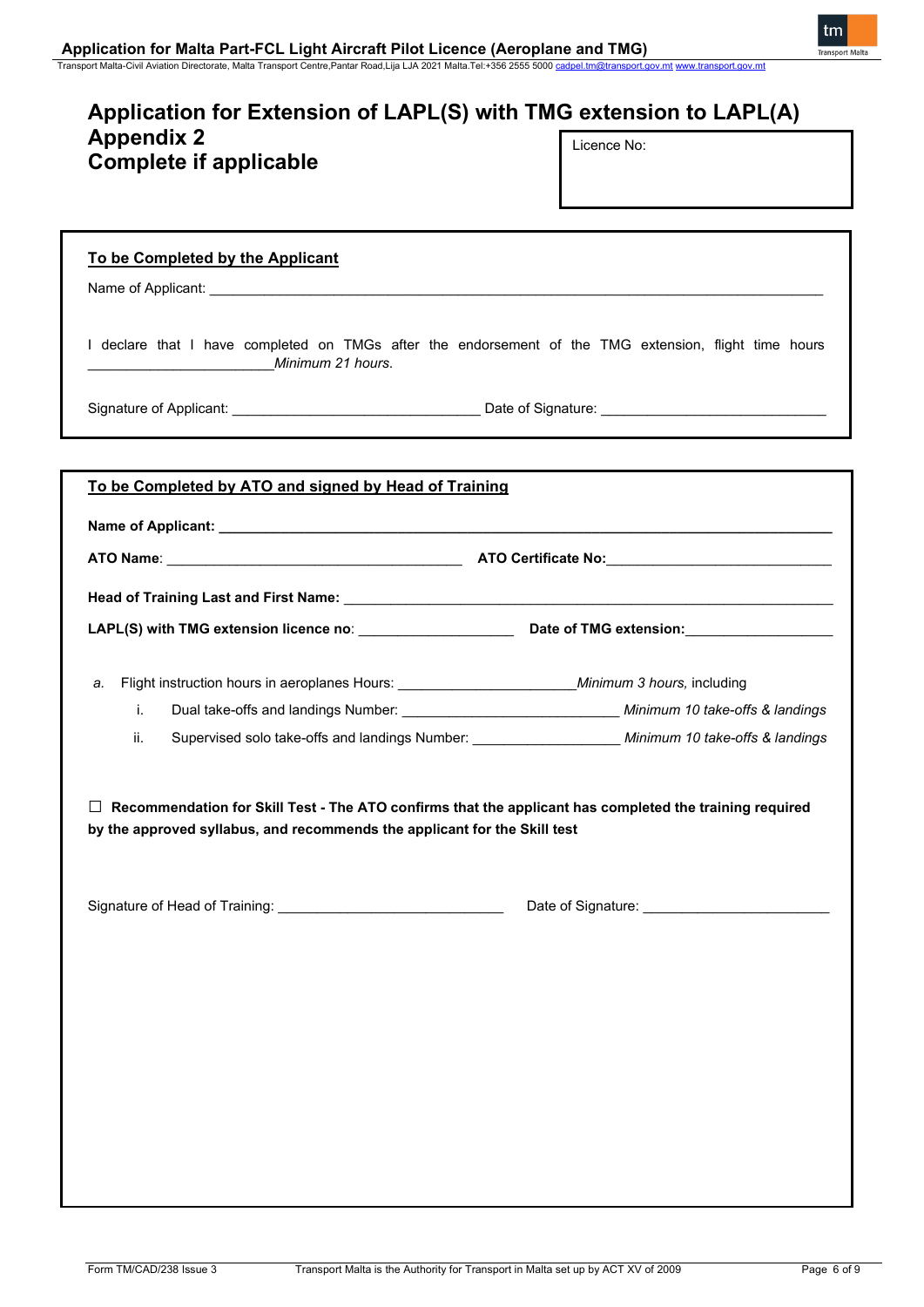## **Application for Extension of privilege to another class Appendix 3 Complete if applicable** Licence No:

Transport Malta-Civil Aviation Directorate, Malta Transport Centre,Pantar Road,Lija LJA 2021 Malta.Tel:+356 2555 5000 <u>[cadpel.tm@transport.gov.mt](mailto:cadpel.tm@transport.gov.mt) [www.transport.gov.mt](http://www.transport.gov.mt/)</u>

| To be Completed by the Instructor   |                                                                                                           |                                                                                                                    |
|-------------------------------------|-----------------------------------------------------------------------------------------------------------|--------------------------------------------------------------------------------------------------------------------|
|                                     |                                                                                                           |                                                                                                                    |
| New class: ________________________ |                                                                                                           |                                                                                                                    |
|                                     | I declare that the applicant has completed in the new class above:                                        |                                                                                                                    |
| a.                                  | Flight instruction hours in aeroplanes Hours: _________________________________Minimum 3 hours, including |                                                                                                                    |
| j.                                  |                                                                                                           | Dual take-offs and landings Number: __________________________________ Minimum 10 take-offs & landings             |
| ii.                                 |                                                                                                           | Supervised solo take-offs and landings Number: _____________________ Minimum 10 take-offs & landings               |
|                                     |                                                                                                           |                                                                                                                    |
|                                     |                                                                                                           | Licence Type:______________________Licence No:______________________State of Licence Issue: _________________      |
|                                     |                                                                                                           |                                                                                                                    |
|                                     | LAPL(A) Skill test form has to be sent to the CAD.                                                        | Note: Following the above training the applicant has to pass a skill test on the new class of aeroplane. Completed |
|                                     |                                                                                                           |                                                                                                                    |
|                                     |                                                                                                           |                                                                                                                    |
|                                     |                                                                                                           |                                                                                                                    |
|                                     |                                                                                                           |                                                                                                                    |
|                                     |                                                                                                           |                                                                                                                    |
|                                     |                                                                                                           |                                                                                                                    |
|                                     |                                                                                                           |                                                                                                                    |
|                                     |                                                                                                           |                                                                                                                    |
|                                     |                                                                                                           |                                                                                                                    |
|                                     |                                                                                                           |                                                                                                                    |
|                                     |                                                                                                           |                                                                                                                    |
|                                     |                                                                                                           |                                                                                                                    |
|                                     |                                                                                                           |                                                                                                                    |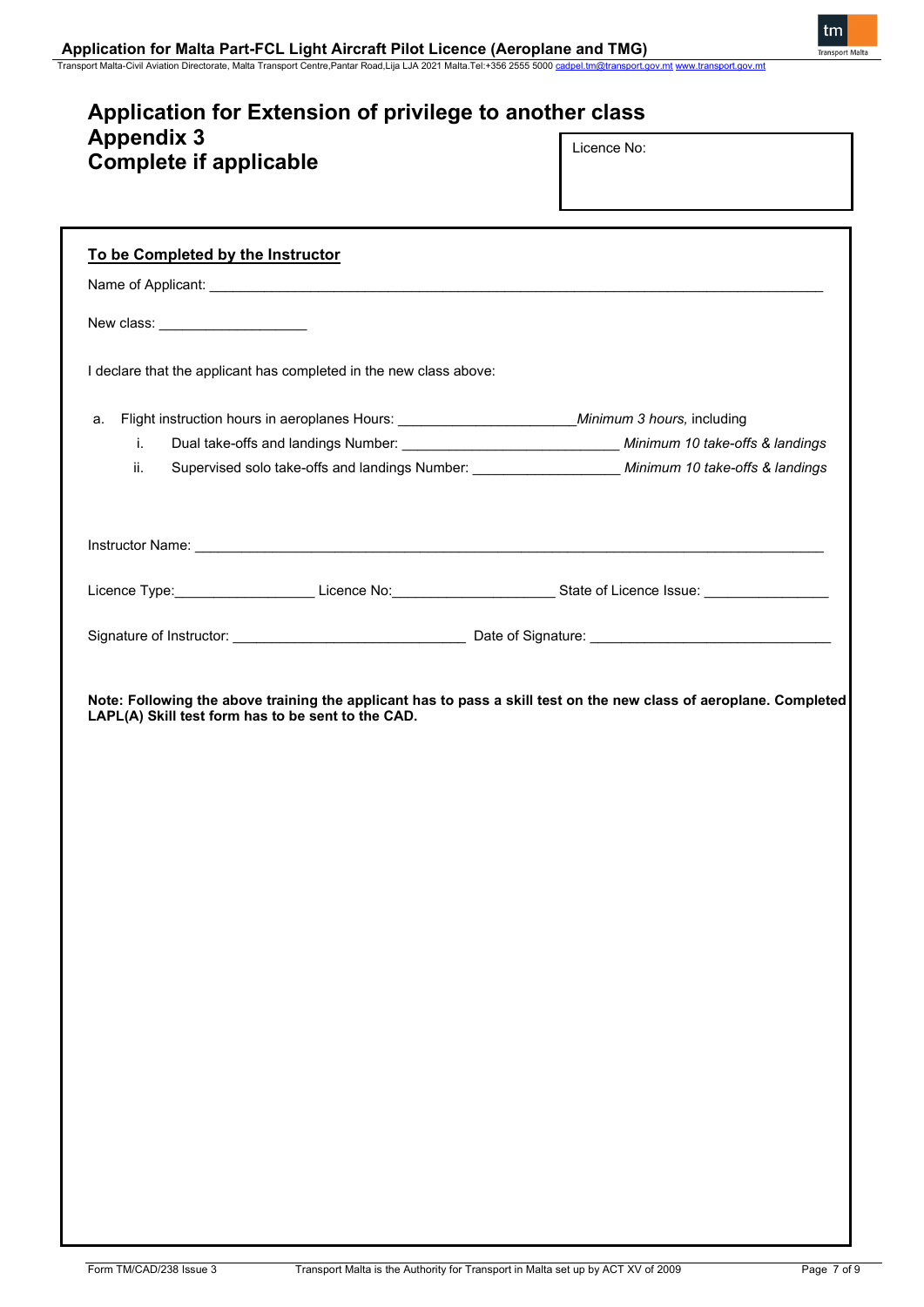# **LAPL(A) Application form**

# **Documents Required:**

- 1. A copy of the Malta ID Card (both sides) or Passport [Original has to be presented before licence is collected]
- 2. A copy of the Medical Certificate [Original has to be presented before licence is collected]
- 3. Log Book All flight instruction / ground instruction / under supervision flight entries must be signed by the instructor
- 4. A copy of the LAPL(A)Theoretical Knowledge Examination Results [If not issued by Transport Malta original has to be presented before licence is collected]
- 5. Copy of RT Examiner authorisation if not issued by Transport Malta
- 6. Copy of ATO Approval Certificate if not issued by Transport Malta
- 7. Copy of Examiner Certificate if not issued by Transport Malta
- 8. Copy of Language Proficiency Certificate
- 9. Copy of any licence for which credit is claimed [Original has to be presented before licence is collected]
- 10. Copy of LAPL(S) with TMG extension [if applicable]
- 11. Copy of Course Completion Certificate [if applicable]

## **It is important to send all the documents to avoid a delay in the issue of the licence.**

**Fee**: The applicable fee in the Malta Air Navigation Order / Scheme of Charges on the Transport Malta website has to be submitted with the application.

**Queries**: If you need additional information send an email to [cadpel.tm@transport.gov.mt](mailto:cadpel.tm@transport.gov.mt) to the attention of **Personnel Licensing Section, Civil Aviation Directorate** giving your contact telephone number.

**Office use Only**

 $\blacksquare$ 

 $\circled{2}$ 

3

 $\bigcirc$ 

 $\circledS$ 

 $\circledS$ 

 $(\widehat{7})$ 

 $\circledR$ 

(9)

(10

 $11$